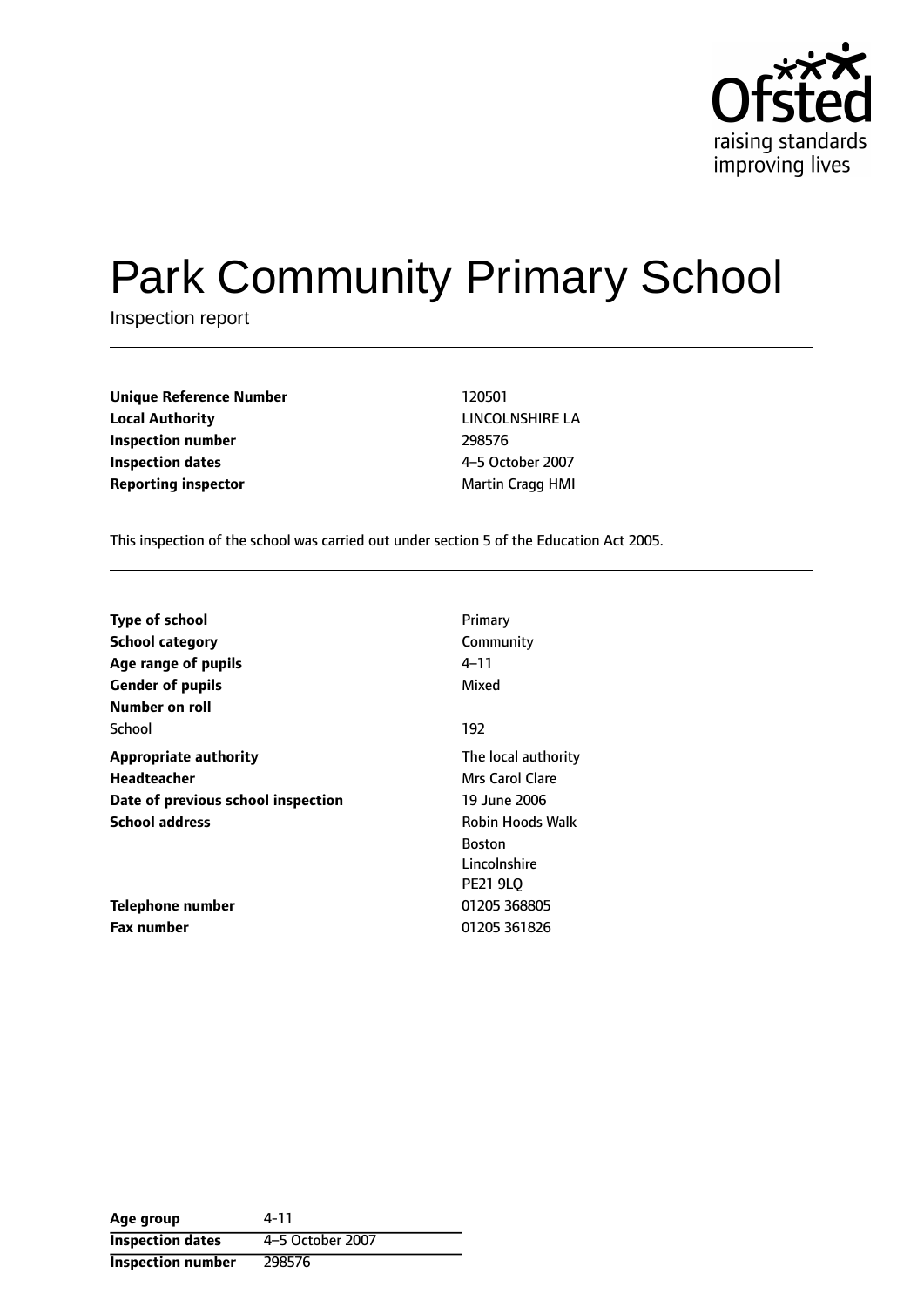.

© Crown copyright 2007

#### Website: www.ofsted.gov.uk

This document may be reproduced in whole or in part for non-commercial educational purposes, provided that the information quoted is reproduced without adaptation and the source and date of publication are stated.

Further copies of this report are obtainable from the school. Under the Education Act 2005, the school must provide a copy of this report free of charge to certain categories of people. A charge not exceeding the full cost of reproduction may be made for any other copies supplied.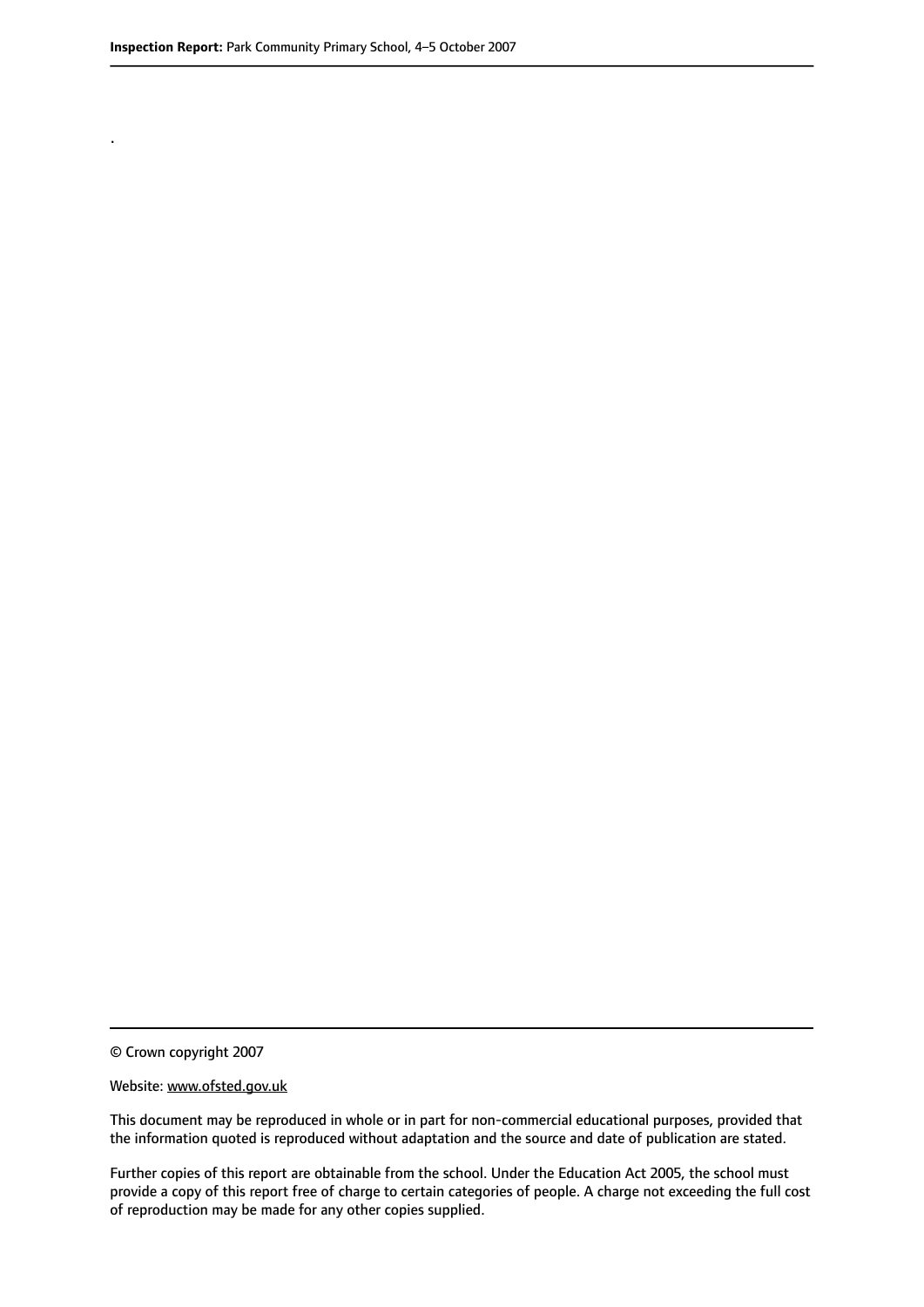## **Introduction**

The inspection was carried out by one of Her Majesty's Inspectors and an Additional Inspector.

#### **Description of the school**

The school is of average size. It draws pupils from an area where there are pockets of social deprivation. The proportion of pupils eligible for free school meals is average. Just over one third of pupils are from minority ethnic backgrounds and speak English as an additional language. This is well above the national average and is rising. The proportion of pupils with a statement of special educational need is average while the percentage with learning difficulties and/or disabilities is above average. The mobility of pupils into and out of the school is high. Pupils enter the school with skills which are below national expectations. The school has been part of the Excellence in Cities and Behaviour Improvement Programme since 2004. The school is engaged in a federation with Gosberton Primary School and the headteacher leads both schools. At the time of its last inspection, in June 2006, it was given a Notice to Improve.

#### **Key for inspection grades**

| Grade 1 | Outstanding  |
|---------|--------------|
| Grade 2 | Good         |
| Grade 3 | Satisfactory |
| Grade 4 | Inadequate   |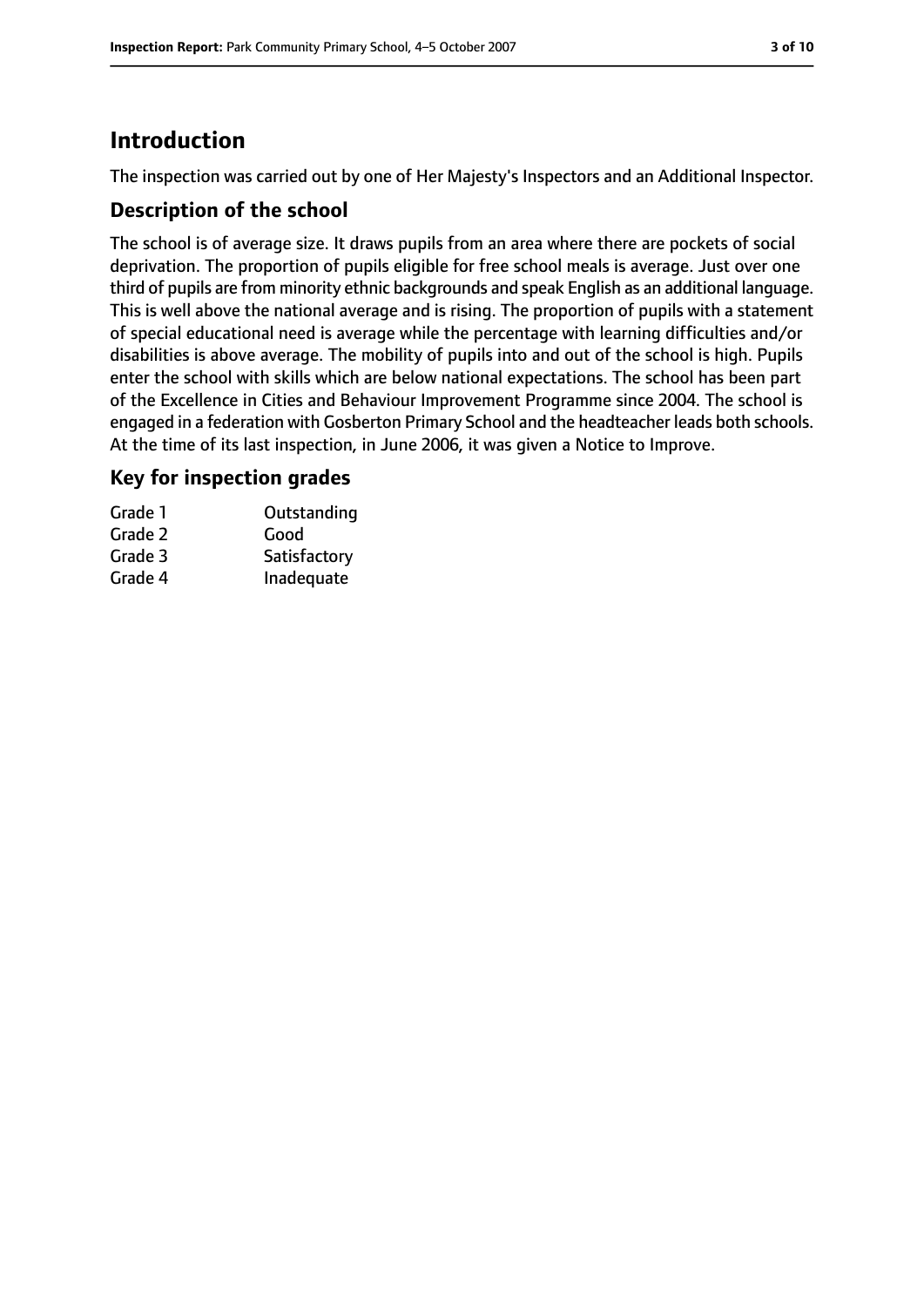# **Overall effectiveness of the school**

#### **Grade: 3**

The school has made clear progress under the leadership of the executive headteacher and the revised leadership team, who provide a very clear vision for the future. Assessment systems are now rigorous and used effectively to track pupils' progress. Targeted work on numeracy in 2007 led to significantly improved results in Year 6 and better progress throughout the school. The quality of teaching has improved and is now satisfactory. Teamwork and communication in the school are strong. In accordance with section 13 (5) of the Education Act 2005, HMCI is of the opinion that the school no longer requires significant improvement.

Pupils enter the school with understanding and skills which are below national expectations. They make satisfactory progress throughout to reach standards that are broadly average by the end of Year 6. Effective targeted leadership in mathematics and science brought much improved results in 2007. However, results in English remained as they had been in 2006 and writing is weak compared to reading.

The staff have worked hard recently to create a positive ethos of respect and achievement. Support for pupils is good. They are encouraged to take on responsibility and the work of the school council is effective. Relationships are good and assessment is rigorous. However, not all teachers plan thoroughly enough for the very wide range of needs and abilities in classes. The curriculum covers statutory requirements and meets the needs of pupils. However, although provision for numeracy and science has improved, the broader curriculum requires review to ensure that pupils have more opportunities to consolidate their basic skills.

The executive headteacher has brought direction and vision to the school. Senior staff have been effective in leading specific improvements. While systems for monitoring performance are well established, many of the subject leaders are new and have yet to have an impact on raising achievement. Pupils benefit from strong links with other schools and outside agencies. There has been significant improvement since the last inspection and the school's capacity to improve further is good.

#### **Effectiveness of the Foundation Stage**

#### **Grade: 3**

Provision in the Foundation Stage is satisfactory. Over half the pupils in the reception class speak English as an additional language. Children arrive with knowledge, understanding and skills which are below national expectations and make satisfactory progress. They are well cared for and their personal development is a priority. They are encouraged to make decisions and take some control of their learning, although this is not the case yet in all activities. Parents are encouraged to help children with their learning. The curriculum, resources and equipment provide a satisfactory variety and range of experience.

### **What the school should do to improve further**

- Improve achievement in English and writing throughout the school.
- Ensure that all teaching improves, particularly in planning for the full range of pupils' needs.
- Develop the broader curriculum to ensure that it provides opportunities for basic skills to be practised and improved.
- Fully develop the role of subject leaders in reviewing performance and raising standards.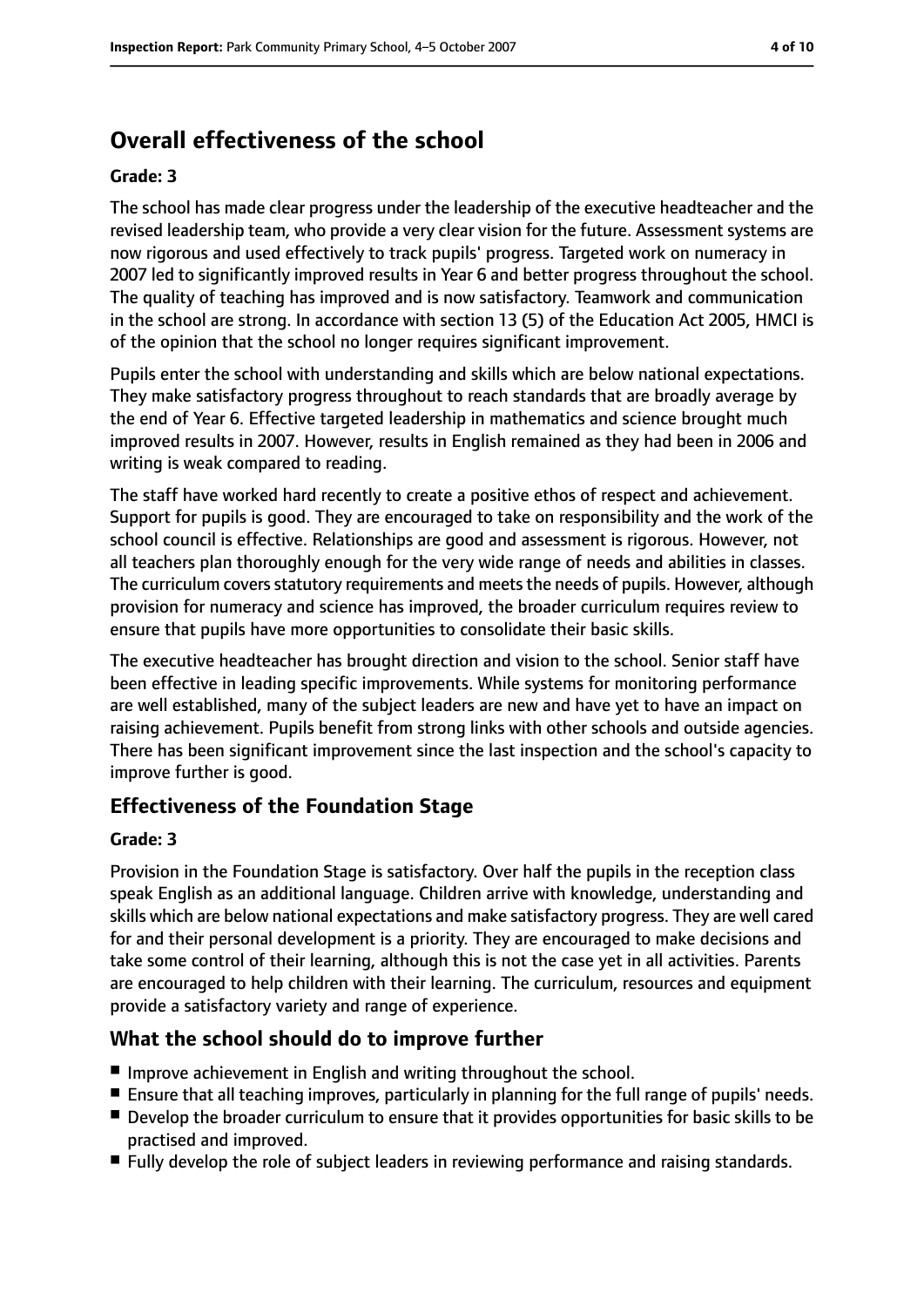A small proportion of the schools whose overall effectiveness is judged satisfactory but which have areas of underperformance will receive a monitoring visit by an Ofsted inspector before their next section 5 inspection.

## **Achievement and standards**

#### **Grade: 3**

Achievement is satisfactory overall. Pupils enter the school with understanding and skills which are below national expectations. By the end of Year 2, in 2007, pupils made satisfactory progress and achieved standards which were below average. The results of pupils in Year 6 improved compared to 2006, especially in mathematics and science, and standards were close to the national average. However in 2007 results in English did not improve and writing was weaker than reading. Pupils made satisfactory progress from their starting points and the majority reached the targets set for them. In lessons, pupils make at least satisfactory progress. Pupils with learning difficulties and/or disabilities make at least satisfactory and often good progress. Those who speak English as an additional language are at varying stages of language acquisition and have been in the school for different periods of time but, overall, they make at least satisfactory progress in their learning.

## **Personal development and well-being**

#### **Grade: 2**

Pupils' personal development and well-being are good. They behave well in lessons and around the school. Pupils enjoy school and work productively in pairs or groups. They say they feel safe because they know they can easily approach an adult and they are confident their concerns will be dealt with swiftly. Attendance is satisfactory and improving. Pupils' spiritual, moral, social and cultural development is good and all aspects of this are reflected well in school assemblies. Teachers have successfully fostered an ethos of respect and consideration for others. Pupils show a willingness to take on responsibility by becoming prefects, by supporting younger children and helping those at early stages of learning English. Members of the school council are very enthusiastic and have been active in improving the school environment. Pupils' personal development is well supported through their extensive participation in a growing range of after school activities. They understand the importance of healthy eating, exercise and safe play.

# **Quality of provision**

### **Teaching and learning**

#### **Grade: 3**

The quality of teaching and learning has improved in the past year and is now satisfactory. Most teachers have good subject knowledge and plan lessons which are usually well matched to pupils' needs. Relationships are good and most pupils enjoy their learning, especially when they engage in practical activities. Teachers manage pupils' behaviour well. The best teaching ensures that pupils understand and can apply their skills and knowledge, but, overall, pupils make satisfactory progress. The tracking of pupils' progress is good. Teachers assess pupils' work regularly, set clear targets for improvement and help pupils to understand how they can make their work better. Those pupils with specific needs benefit from effective targeted work in intervention groups. However, work in some lessons is not presented at a level which allows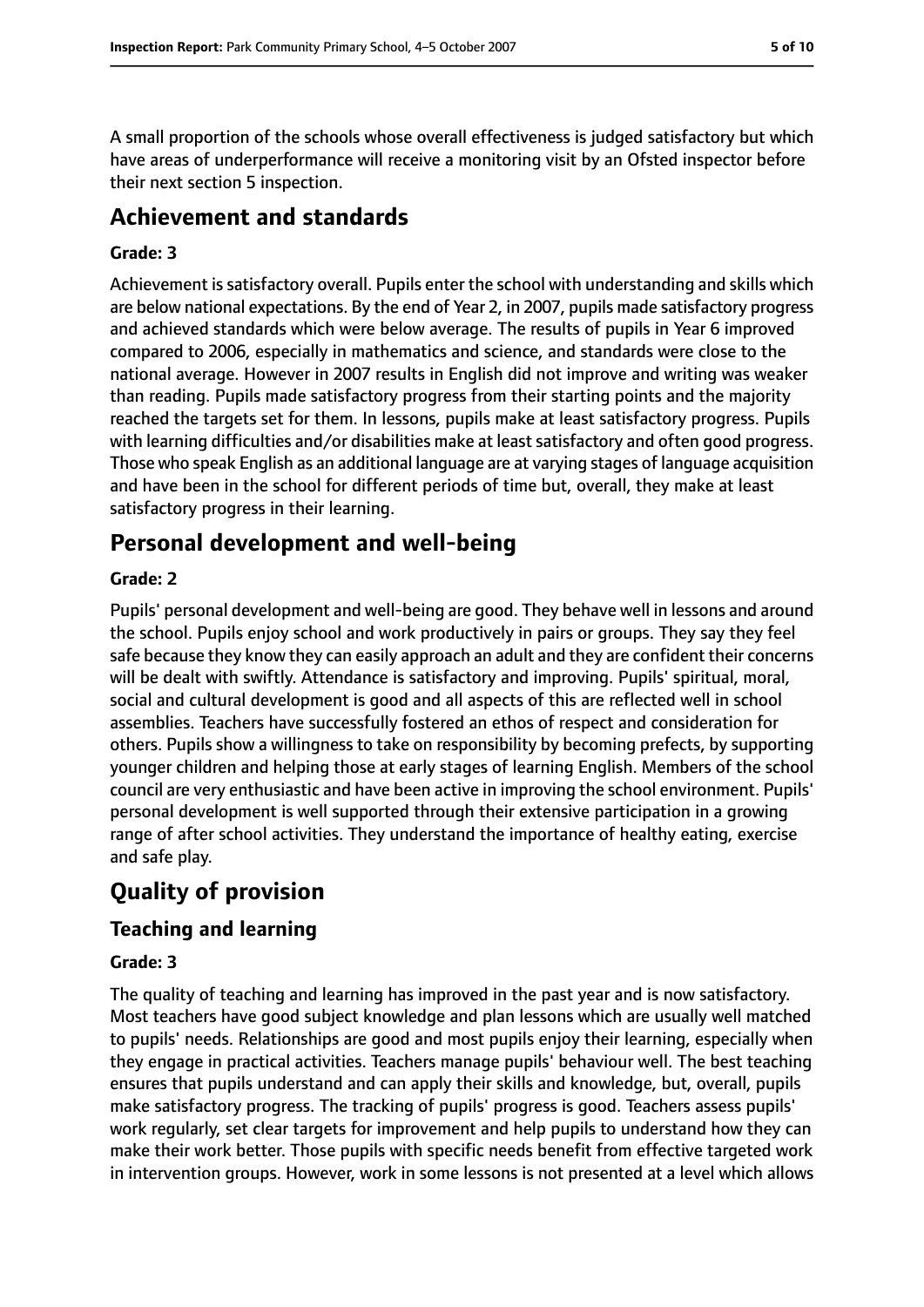pupils to consolidate and practice their skills. Pupils with English as an additional language receive increasingly effective support.

#### **Curriculum and other activities**

#### **Grade: 3**

The school provides a satisfactory curriculum which increasingly matches the needs of pupils. Better coordination and more effective use of assessment data have resulted in improved provision in literacy and numeracy. However, the use of these skills across the curriculum is not so widely developed. The school makes effective use of outside agencies to strengthen provision in information and communication technology (ICT) which is now taught across the curriculum. The curriculum has some strengths. There is good provision in music and drama, both of which are popular after school, and the time allocated to swimming is more than required. Pupils' learning and personal development are well supported by visits, including residential courses. They speak highly of the wide choice of after-school activities available to them.

#### **Care, guidance and support**

#### **Grade: 2**

Pupils receive good care, quidance and support. There are robust procedures for child protection, health and safety. The school complies with government requirements for safeguarding children. The school actively elicits the views of pupils and encourages them to take responsibility. The school's behaviour improvement programme offers effective and valuable support to both pupils and parents. Efforts to improve attendance are having an impact. A comprehensive programme of personal, social and health education, augmented by outside agencies, ensures that pupils are encouraged to stay healthy and safe and to respect others. Pupils who have learning difficulties and/or disabilities are very well supported. Those at early stages of learning English receive satisfactory support but this is constrained by limited resources. Systems for tracking the progress of pupils have been strengthened since the last inspection. As a result, pupils receive good guidance on how to improve their work and parents receive more accurate reports of their progress.

## **Leadership and management**

#### **Grade: 3**

Leadership and management are satisfactory overall. The headteacher and senior team set a clear direction for the school and teamwork is strong. They monitor the school's performance well, evaluate its progress effectively and know its strengths and weaknesses. Subject leaders and other middle managers increasingly take responsibility for their areas but many are relatively new in the role and have yet to have an impact on achievement. Pupils are set challenging targets and, in conjunction with rigorous tracking of progress, these have contributed to improved achievement in Key Stage 2. The school caters well for pupils with a very wide range of needs. Resources are effectively deployed and accommodation has been refurbished and improved recently. Value for money issatisfactory. Governors are committed to the development of the school. They increasingly hold the school to account. A strong focus on the issues from the last inspection has brought about noticeable improvements. Under the determined leadership of the new senior team, there is good capacity to improve further.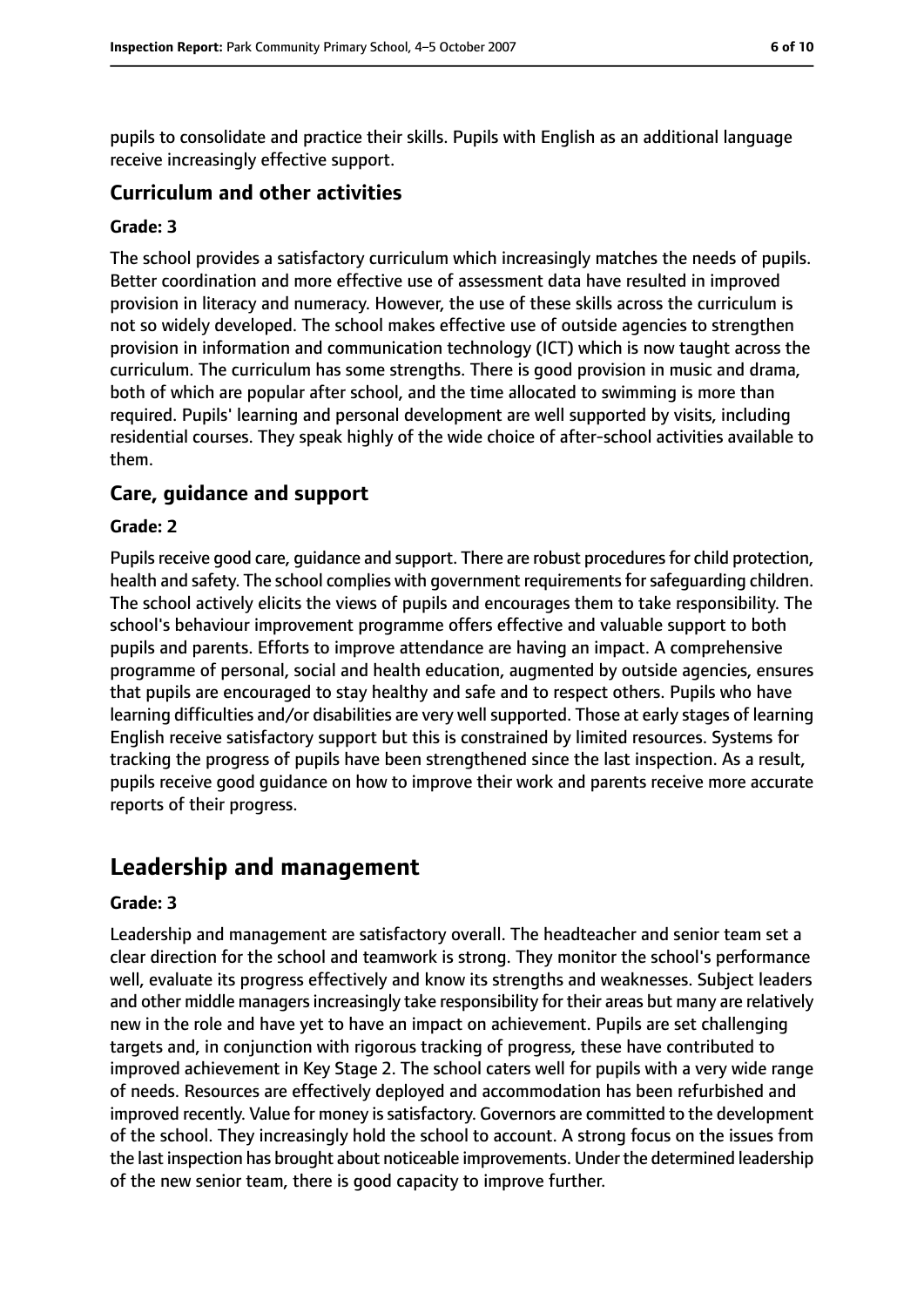**Any complaints about the inspection or the report should be made following the procedures set out in the guidance 'Complaints about school inspection', which is available from Ofsted's website: www.ofsted.gov.uk.**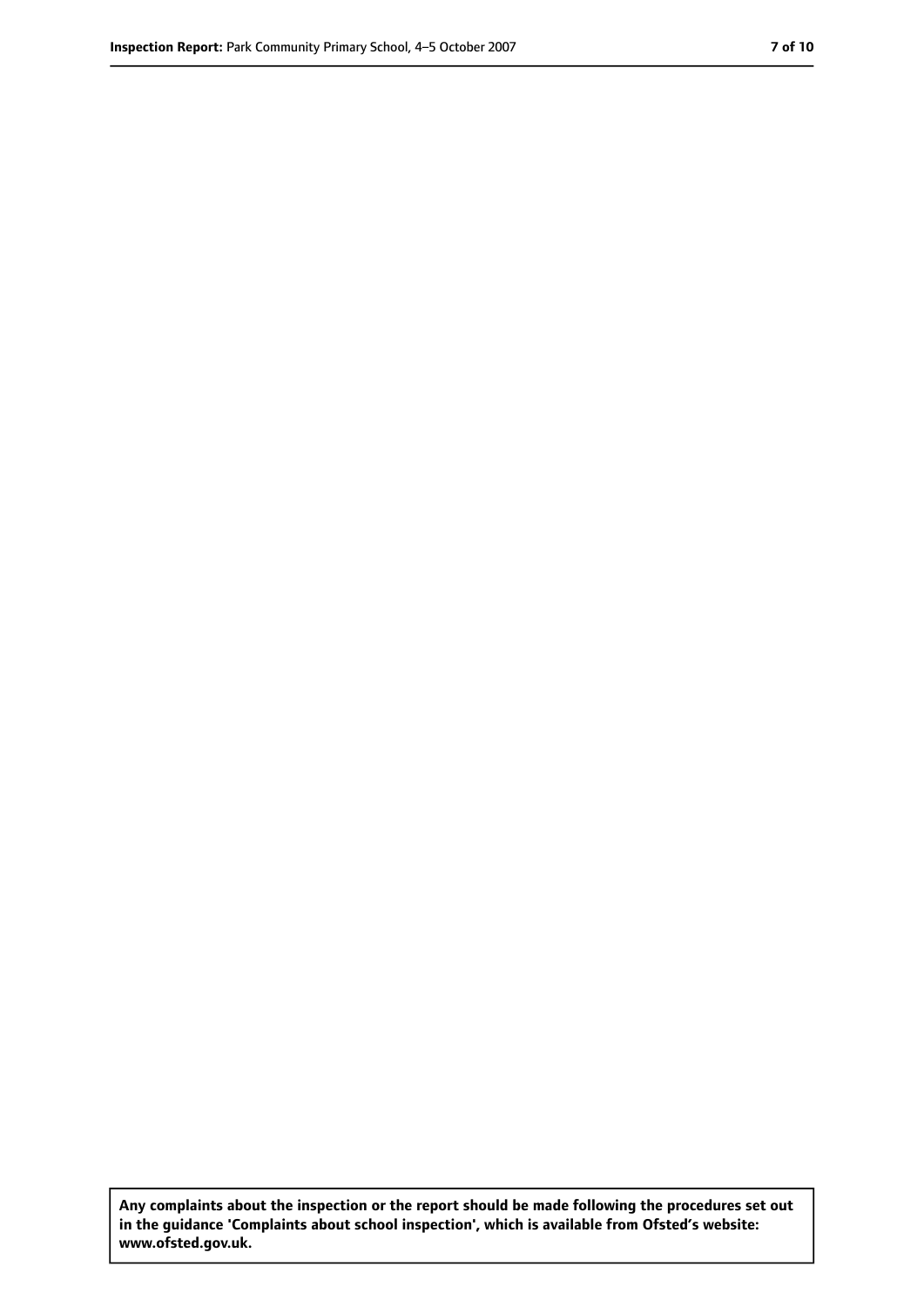## **Inspection judgements**

| $^{\backprime}$ Key to judgements: grade 1 is outstanding, grade 2 good, grade 3 satisfactory, and | <b>School</b>  |
|----------------------------------------------------------------------------------------------------|----------------|
| arade 4 inadeguate                                                                                 | <b>Overall</b> |

## **Overall effectiveness**

| How effective, efficient and inclusive is the provision of education, integrated<br>care and any extended services in meeting the needs of learners? |     |
|------------------------------------------------------------------------------------------------------------------------------------------------------|-----|
| Effective steps have been taken to promote improvement since the last<br>inspection                                                                  | Yes |
| How well does the school work in partnership with others to promote learners'<br>well-being?                                                         |     |
| The effectiveness of the Foundation Stage                                                                                                            |     |
| The capacity to make any necessary improvements                                                                                                      |     |

#### **Achievement and standards**

| How well do learners achieve?                                                                               |  |
|-------------------------------------------------------------------------------------------------------------|--|
| The standards <sup>1</sup> reached by learners                                                              |  |
| How well learners make progress, taking account of any significant variations between<br>groups of learners |  |
| How well learners with learning difficulties and disabilities make progress                                 |  |

### **Personal development and well-being**

| How good is the overall personal development and well-being of the<br>learners?                                  |  |
|------------------------------------------------------------------------------------------------------------------|--|
| The extent of learners' spiritual, moral, social and cultural development                                        |  |
| The extent to which learners adopt healthy lifestyles                                                            |  |
| The extent to which learners adopt safe practices                                                                |  |
| How well learners enjoy their education                                                                          |  |
| The attendance of learners                                                                                       |  |
| The behaviour of learners                                                                                        |  |
| The extent to which learners make a positive contribution to the community                                       |  |
| How well learners develop workplace and other skills that will contribute to<br>their future economic well-being |  |

### **The quality of provision**

| How effective are teaching and learning in meeting the full range of the<br>learners' needs?          |  |
|-------------------------------------------------------------------------------------------------------|--|
| How well do the curriculum and other activities meet the range of needs<br>and interests of learners? |  |
| How well are learners cared for, guided and supported?                                                |  |

 $^1$  Grade 1 - Exceptionally and consistently high; Grade 2 - Generally above average with none significantly below average; Grade 3 - Broadly average to below average; Grade 4 - Exceptionally low.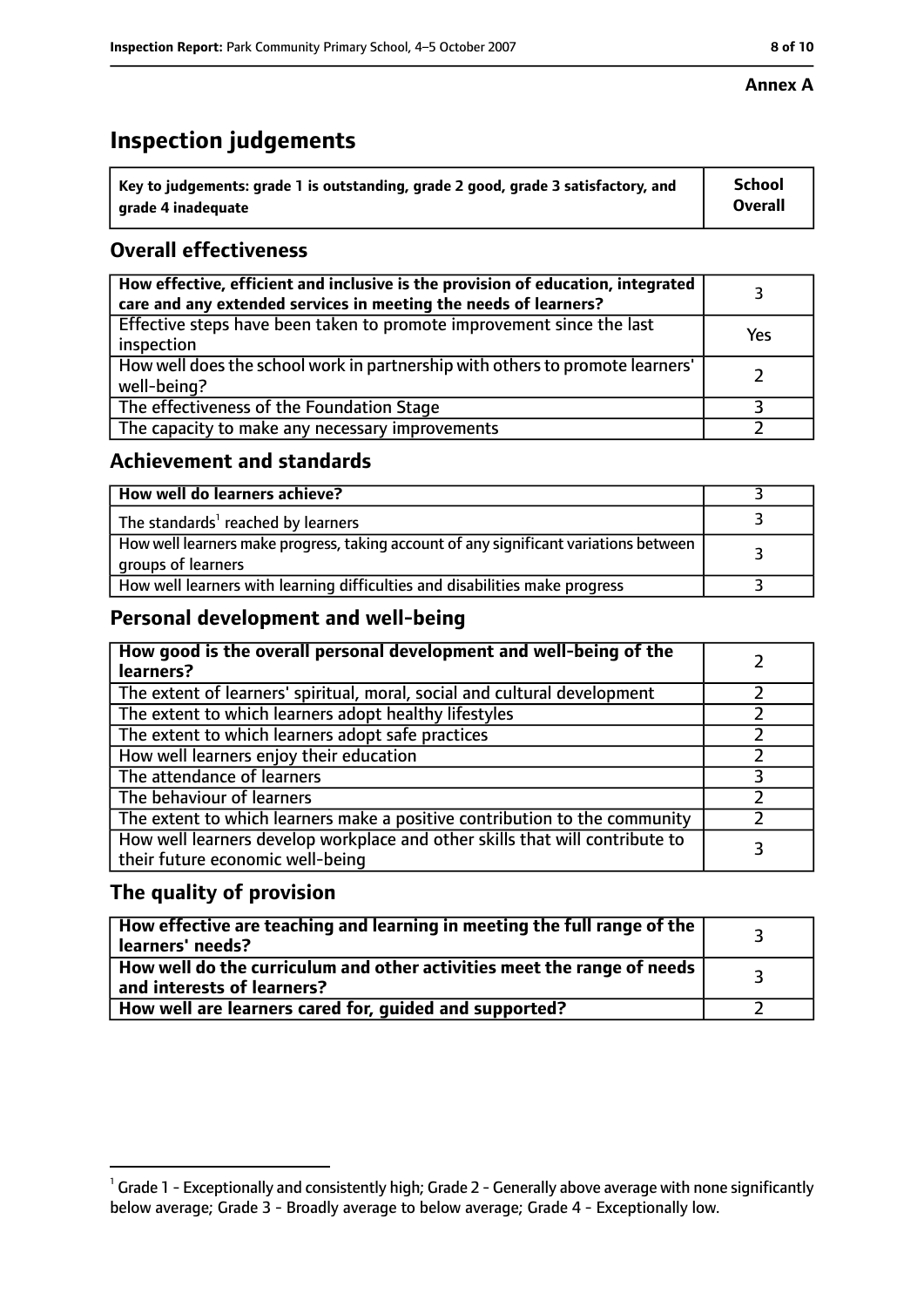# **Leadership and management**

| How effective are leadership and management in raising achievement<br>and supporting all learners?                                              | 3         |
|-------------------------------------------------------------------------------------------------------------------------------------------------|-----------|
| How effectively leaders and managers at all levels set clear direction leading<br>to improvement and promote high quality of care and education |           |
| How effectively leaders and managers use challenging targets to raise standards                                                                 | 3         |
| The effectiveness of the school's self-evaluation                                                                                               |           |
| How well equality of opportunity is promoted and discrimination tackled so<br>that all learners achieve as well as they can                     | 3         |
| How effectively and efficiently resources, including staff, are deployed to<br>achieve value for money                                          | 3         |
| The extent to which governors and other supervisory boards discharge their<br>responsibilities                                                  | 3         |
| Do procedures for safequarding learners meet current government<br>requirements?                                                                | Yes       |
| Does this school require special measures?                                                                                                      | <b>No</b> |
| Does this school require a notice to improve?                                                                                                   | No        |